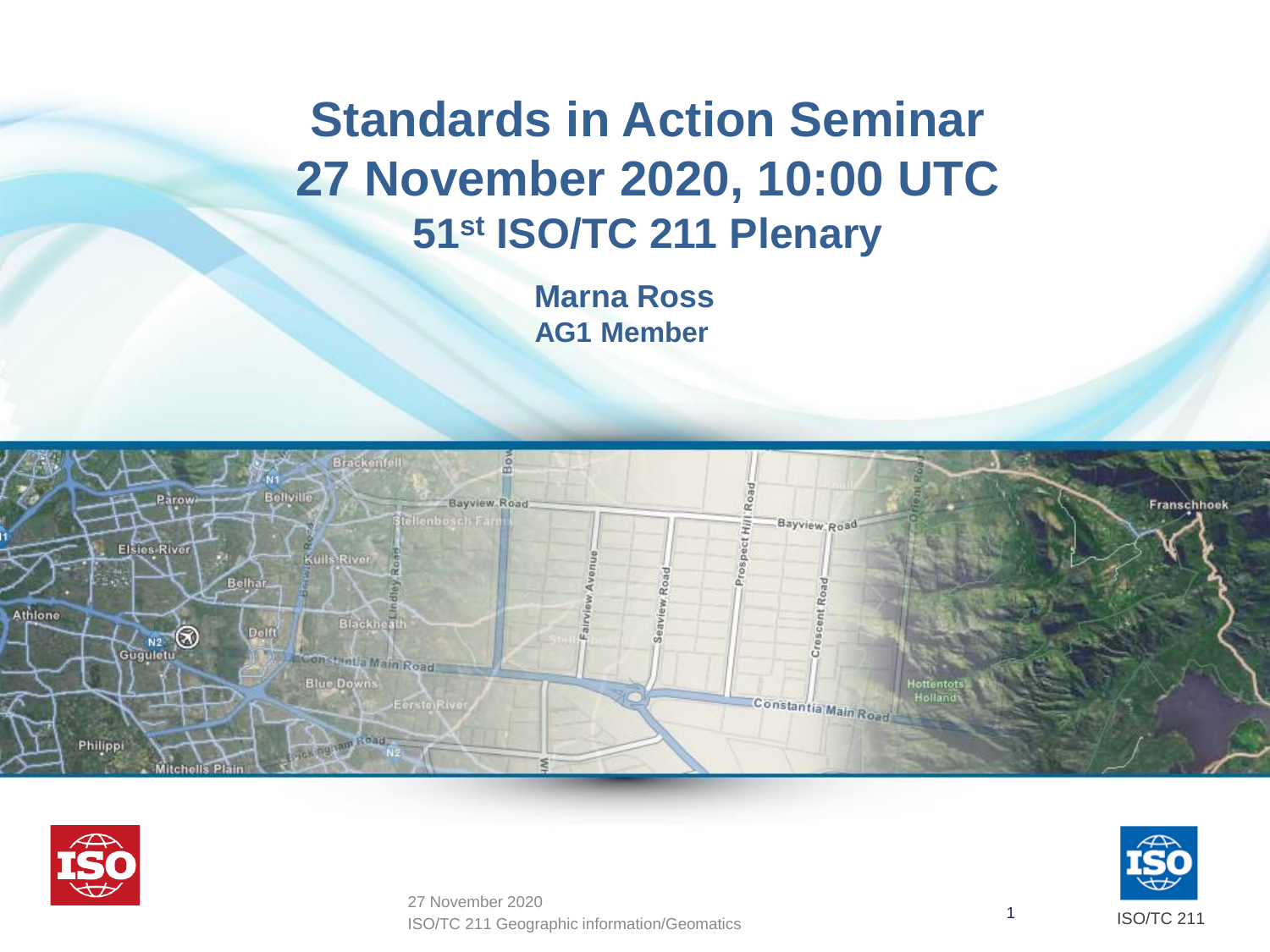## Meeting rules

By presing the Participant icon you can see the meeting tools. Use the Raise hand icon to make the meeting responsible aware you wish to speak. Do not forget to unmute when you are given the word in the meeting.

The microphone icon wil have a red line when it is turned off. By clicking on the icon you can turn on the microphone.

 $\blacktriangleright$ 

**Start Video** 

Unmute



The camera icon wil have a red line when it is turned off. By clicking on the icon you can turn on the camera.

The chat function will work as an attendance sheet please activate this at the beginning of the meeting and write your name and the member body you belong to.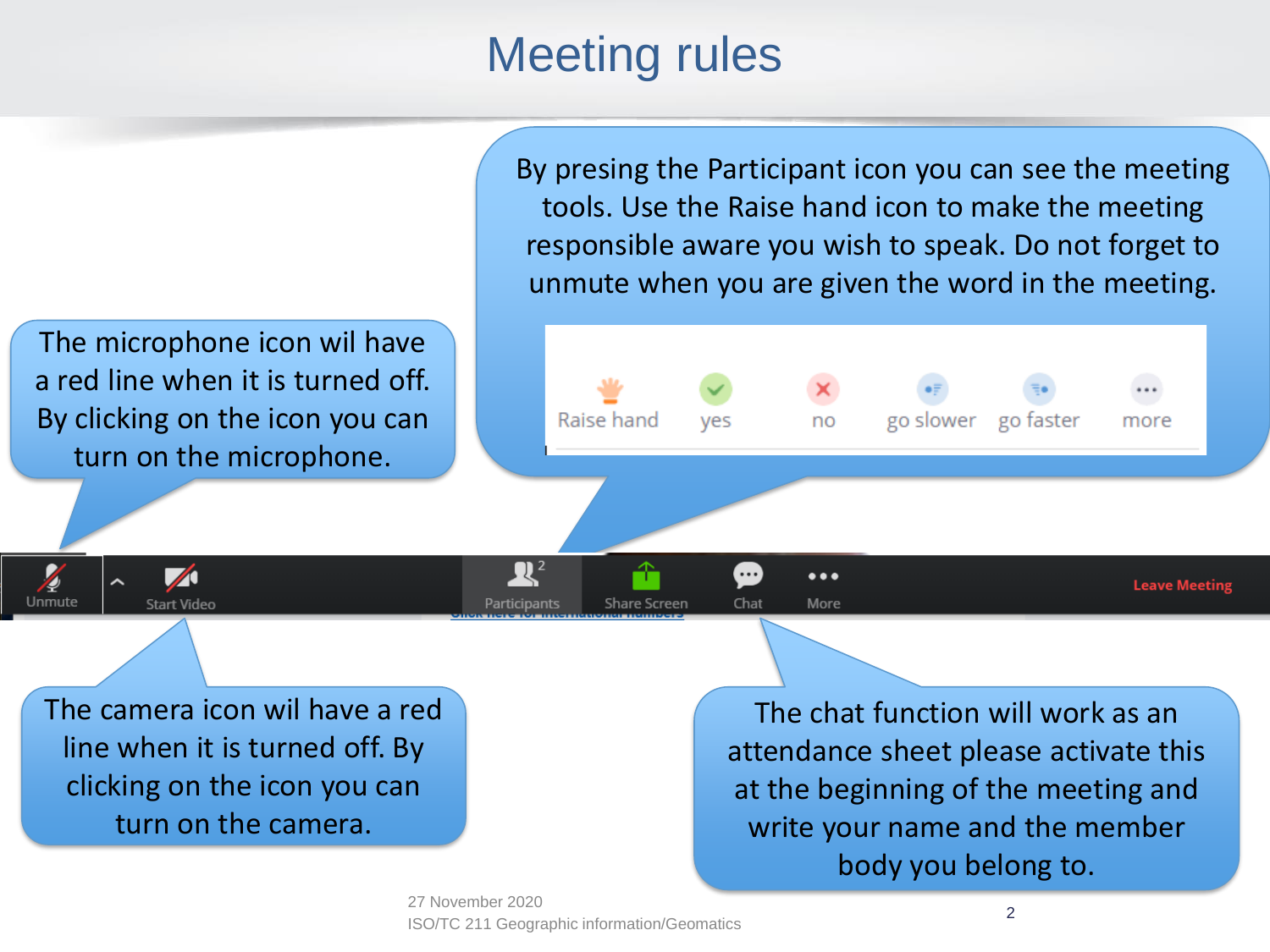## Agenda

| <b>Time (UTC)</b> | <b>Subject</b>                                                                                           | <b>Speaker</b>                                                                       |
|-------------------|----------------------------------------------------------------------------------------------------------|--------------------------------------------------------------------------------------|
| $10:00 - 10:05$   | Opening                                                                                                  | Marna Ross, ISO/TC211<br><b>AG1 Member</b>                                           |
|                   | 10:05 - 10:25   Air Quality Data in Near-Real-Time                                                       | Kathi Schleidt, Datacove<br>Barbara Magagna,<br>Umweltbundesamt, Austria             |
| $10:25 - 10:45$   | National standard for modelling<br>geospatial data and services                                          | Morten Borrebaek,<br>Kartverket, Norway                                              |
| $10:45 - 11:05$   | <b>Enabling Standardised Encoding of Sensor</b><br>Positioning information using ISO 19130-3<br>Standard | Meng Jin, Yuqi Bai,<br>Tsinghua University, China                                    |
| $11:05 - 11:25$   | The European INSPIRE directive and<br>location interoperability                                          | Francesco Pignatelli,<br><b>European Commission, Joint</b><br><b>Research Centre</b> |
| $11:25 - 11:35$   | <b>BREAK - Presenting videos on importance</b><br>of standards                                           | Marna Ross, ISO/TC211<br><b>AG1 Member</b>                                           |